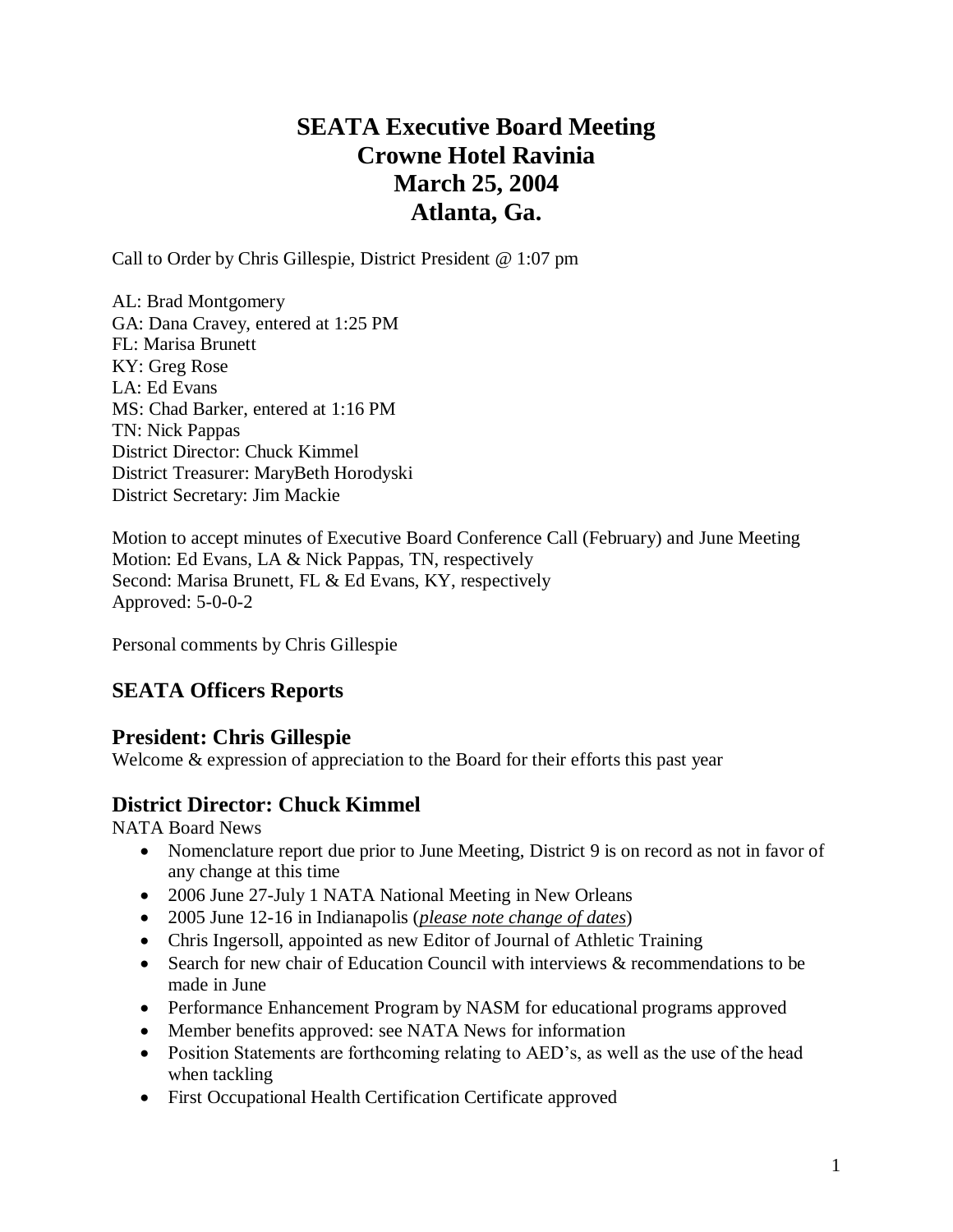- Discussion of Career Center Program
- Governmental Affairs: Meeting with Tommy Thompson, Secretary of Health
- Medicare Issues & further need for credentials discussed
- NATABOC is sponsoring & funding state leaders conference July 30-31, 2005 in Salt Lake City, UT
- Board approved changes in state allocation to  $60 / 40$  split (from 80/20) with matching funds for legislative purposes. There will also be discretionary funds for special purposes for targeted states.
- NATA will interview and hire a Lobbyist for Washington & Federal interests, decision in the future.

Greg Rose, KY discussed issues regarding other fund raising issues to create a pool to benefit each state as well as regulations regarding Physical Therapy and ATC's and their practice sites.

A Task force was appointed to look at this process  $\&$  that SEATA  $\&$  the states will benefit from this: Greg Rose, Chair, KY; Keith Webster & Brad Montgomery, AL and report at June Meeting in Baltimore

• Recognition of SEATA Members for National Awards Honorary Membership: Leslie Neistadt Athletic Trainer Service Award: Chris Farley & Don Teahan Most Distinguished Athletic Trainer: MaryBeth Horodyski, Jim Mackie, Jay Shoop, David Pursley, Keith Webster Hall of Fame: Bill McDonald, Sue Stanley-Green & Al Green

Break 2:20PM

Meeting resumed @ 2:40PM

### **Secretary Report: Jim Mackie**

### **Results of Proposed Change to Constitution and By-Laws**

Vote 220 for, 5 against, 5 no response New Constitution & By-Laws approved March 24, 2004

### **Election Schedule & Timeline proposed**: (refer to bottom of this report for detail)

- Secretary '04
- District Director '05
- President & Treasurer '06

**Update regarding DHS Software Solutions** and our agreement for web services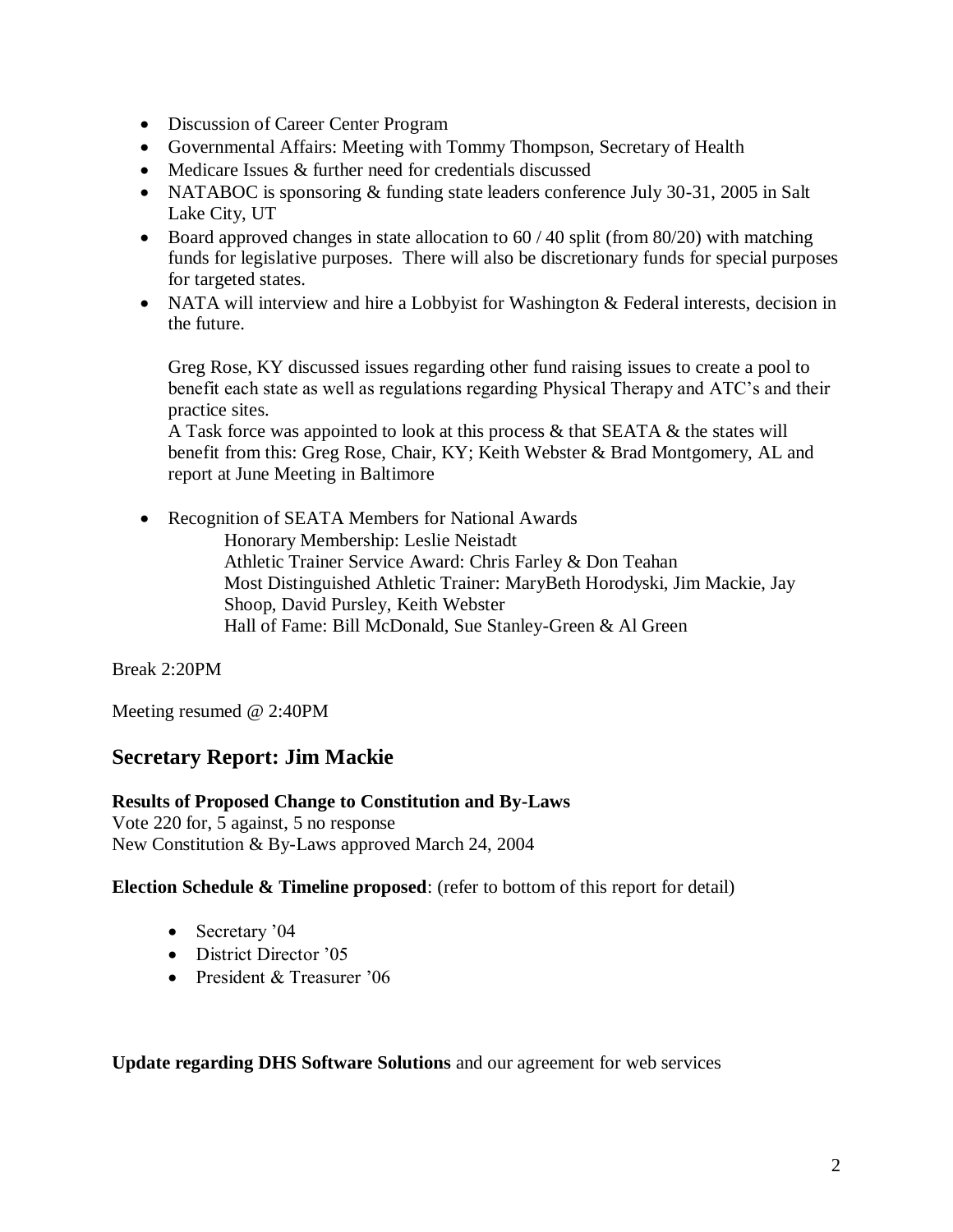We are currently investigating several new services for hosting our web site and the board recommends we continue our search and make a proposal for approval at the earliest available time.

### **Signup4**: Registration assistance for all of our meetings. Presentation by Signup4 representative Ms. Jami Princ

## **USPS Mailings**

Update regarding use of Netpost vs. Printing & Mailing Service for mailings Delays in members receiving January postcards were possibly due to a transition in the USPS outsourcing their projects to a new provider.

## **NATABOC Provider number p209** will be up for renewal December 31, 2004

**NATA Office updates** (from Sec / Trea. Meeting in Jan)

• Information to the NATA News: send it directly to the NATA office, Valerie Hunt or to me by the  $1<sup>st</sup>$  of the month and I will forward as a group. Publication is 2-3 months later so you must give plenty of lead-time if advertising something but other news & award recipients are always good.

## **Newsletter**:

 Hopefully you have noticed the gradual improvements in the newsletter format. We have received little if any comments regarding the newsletter. We have tried to notify members through the SEATA Listserve and postcard notification as to when it is available.

**SEATA Listserve**: Thank you to Paul Higgs for his assistance with this. [Seata@yahoogroups.com](mailto:Seata@yahoogroups.com) is the site to use

**Hole punch rotation**: Refer to handout

**Speaker theme gift rotation**: AL 04; FL 05; GA 06; KY 07; LA 08; MS 09; TN 10 and limitation to amount of \$ 15-25.00 per gift.

**Pictures requested** of Executive Committee, past Presidents & District Directors, Hall of Fame Members and SEATA Officers for use in our future publications

# **2004 SEATA / District 9**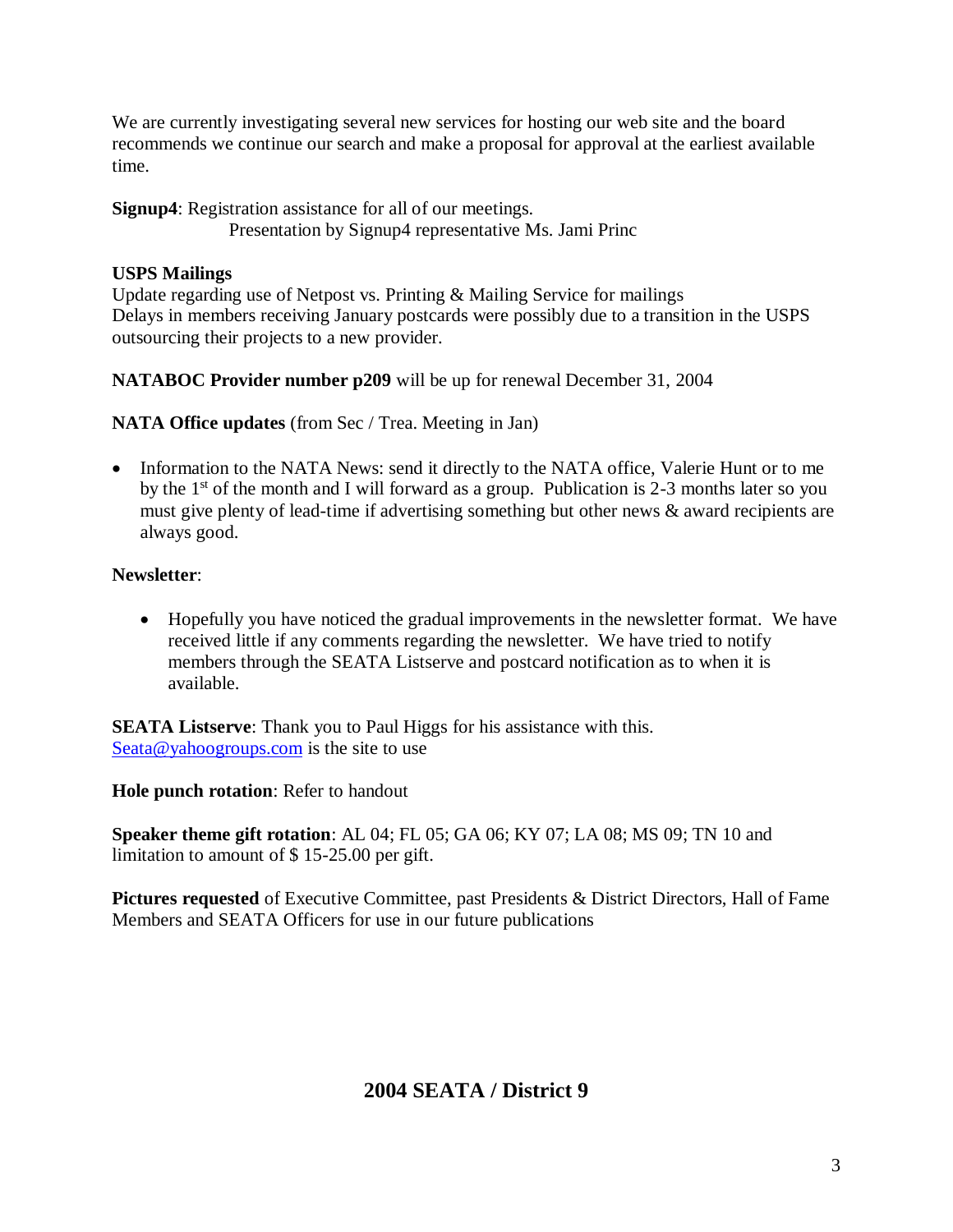## Proposed Election Process **Secretary**

Nominations will be accepted until the end of the Members Business Meeting on Saturday, March 27, 2004 at 5:30 PM

Biographies of each candidate will be submitted to the Secretary by March 31, 2004 and be printed in the April Newsletter to be on line by April 2, 2004 as well as through and e-blast from the NATA to those with e-mail capability.

Ballots will be mailed by April 6, 2004 to all Certified & Retired (Certified students if proposed changes are accepted) members per the By-Laws who should receive them and be able to return postmarked no later than midnight Monday April 26, 2004.

Ballots will consist of a short biography and a tear off ballot to be mailed at the member's expense. Candidates will be listed in alphabetical order.

Ballots are to be mailed to: Eric Schnoor, CPA: 4553 Wilderness Court, Jacksonville, FL 32258

Ballots will be opened, counted, and verified with an Accounting firm and/or Certified Public Accountant and results sent to the District Director who will notify the candidates of the results by May 1, 2004.

## **Proposed Special Election Format for Vice President & District Director**

March 27, 2004 Call for Nominations @ Annual Members Meeting

March 29, 2004 Call for Nominations via E-blast & Web site posting (out by Tuesday 4-30-04) Postcard calling for nominations and brief outline mailed by Fri April 2 All methods will include explanation for special election and the process to be followed

April 9, 2004 Friday: Close of Nominations and Candidate Bio's due to Secretary April 12-16 prepare ballots for mailing: April 19-23 allow for delivery Post the bios on the web page as well as include in the mailing that will be a tear off ballot April 30, 2004 Friday: Midnight deadline to be postmarked for returned to CPA for counting. This allows approx. 2-3 weeks for members to decide.

*Would suggest that at this time we accept votes via ballot only and use electronic means for notification only. (Rationale is consistency and uniformity)*

May 4, 2004 Tuesday: Final counting (allowing for late arrivals), CPA will notify Chuck Kimmel who will notify all candidates and Executive Board of results.

Report was taken under advisement & actual process may be revised as necessary.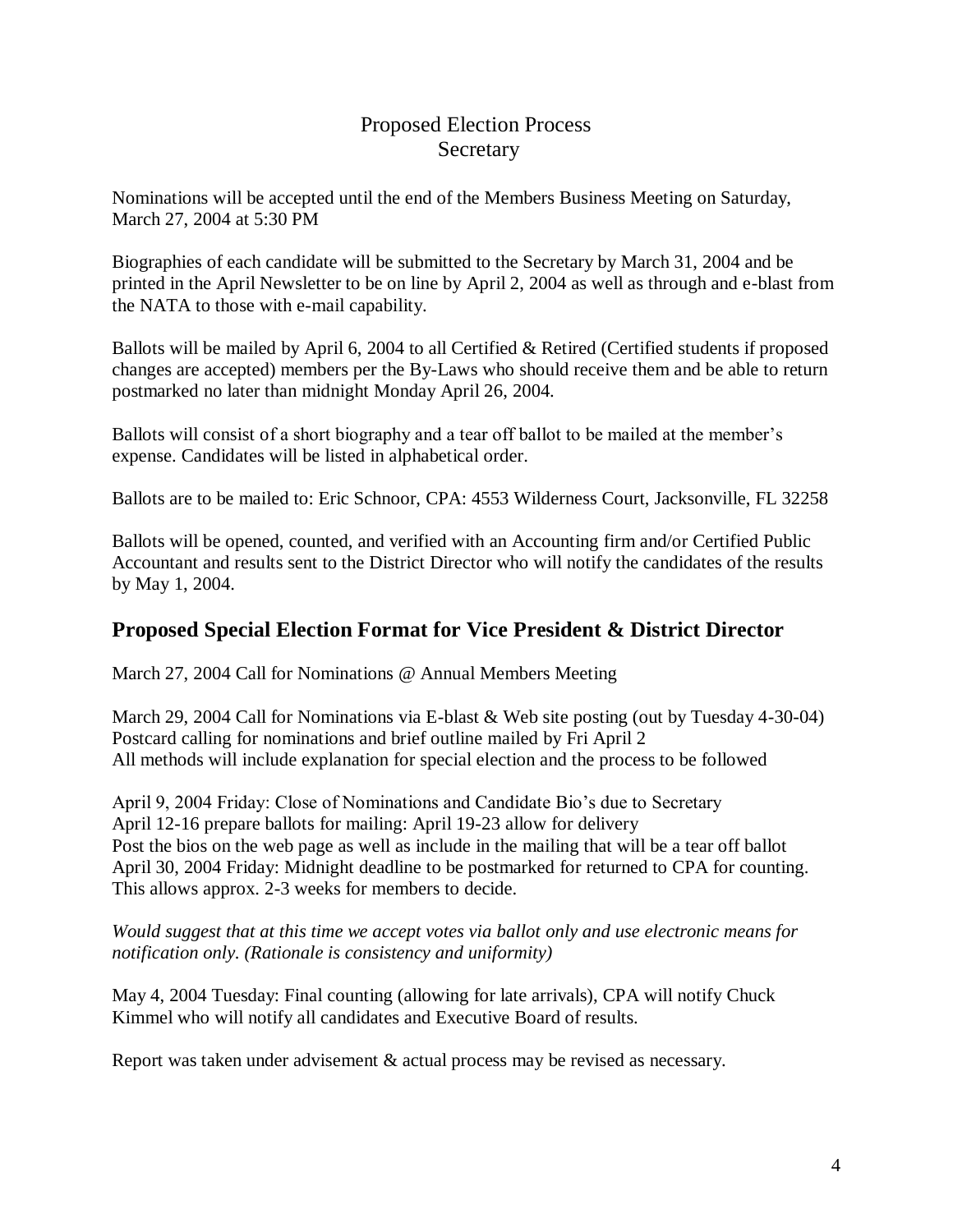## **Treasurers Report: MaryBeth Horodyski**

01/01/2003 through 12/31/2003 Total Inflows \$217,239.47 Total Outflows \$213,566.94 Total Overall \$3,672.53

Investments Total Value as of 02/27/2004 \$183,899.30

- Suggestion made by Chad Barker, MS to file reports with 3year comparisons
- Sponsorship checks will be forwarded in the near future

### **Unfinished Business**

- Discussion of Career Center and funds allocation by Chuck Kimmel Oct-Feb total \$53,608 received for use of this service Chuck requests that this money be divided equally among the states Ed Evans, LA asked if the money could go to the district for perhaps legislative purposes
- MaryBeth asked that with wire transfers from the NATA that SEATA would like to be able to subtract out the wire expense. SEATA will request quarterly or semi-annual request of funds from NATA
- Request by Chuck for a motion to be presented that asks that the money from the NATA Career Center will A) be divided equally among the states; B) States agree that they will not advertise on their web sites, list serves, or by printed material. If a state does not agree the funds will be equally distributed among the remaining states. A grace period will remain in place till July 5, 2004
- Motion by Chad Barker, MS. Stating that the money from the NATA Career Center will A) be divided equally among the states; B) States agree that they will not advertise on their web sites, list serves, or by printed material. If a state does not agree the funds will be equally distributed among the remaining states. A grace period will remain in place till July 5, 2004

Seconded by Ed Evans, LA Discussion of a grace period Approved 6-0-1 KY abstains

### **Report from the task force on SEATA Constitution & By-Laws**

Ed Evans, Chair acknowledges member concerns as presented but at this time the documents have been overwhelming approved by the membership and he recommends that make review and changes at future time.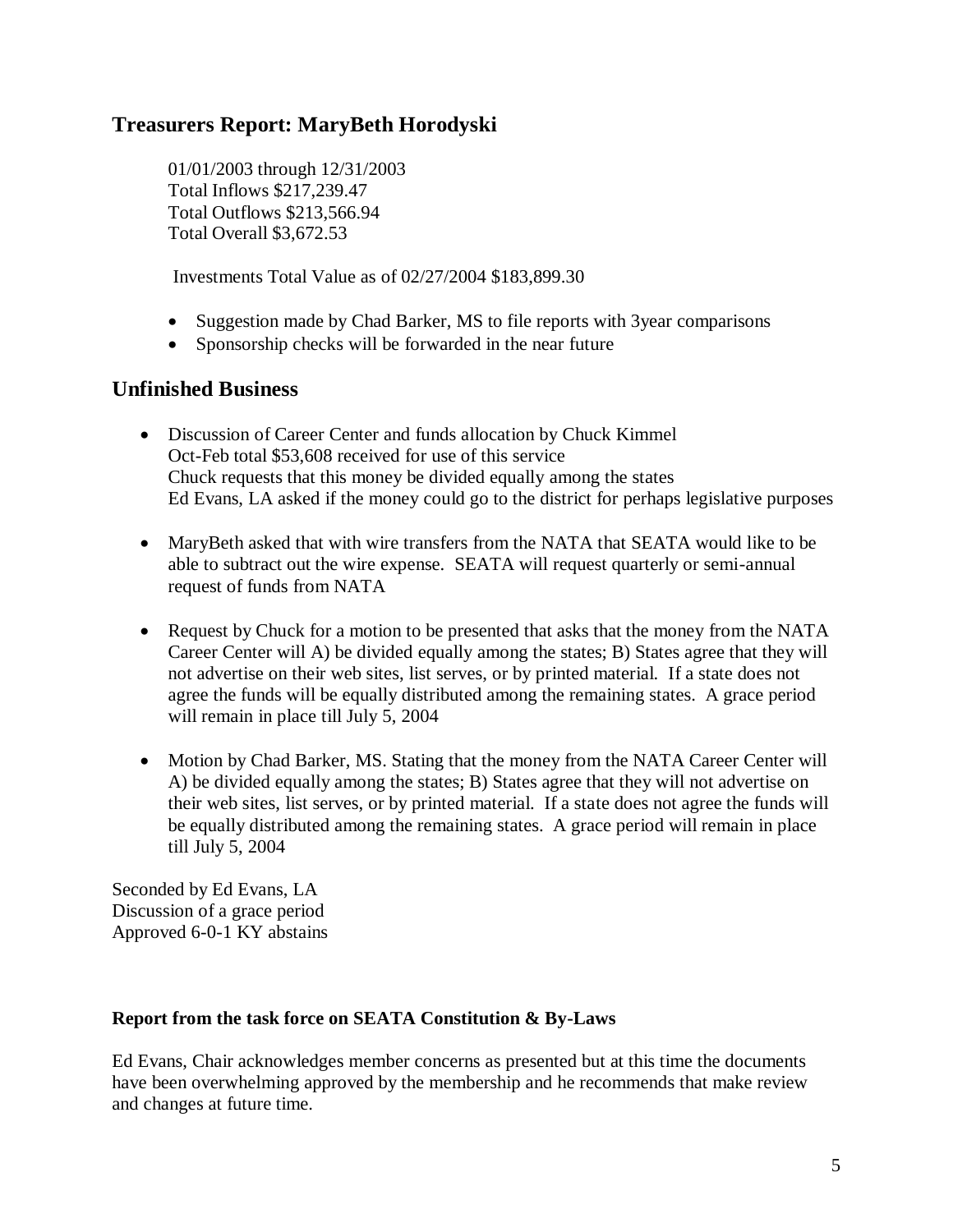Task force will be created to review current SEATA Policies & Procedures to be in alignment with new Constitution and By-Laws. It will consist of the Task Force that proposed revisions. Report due by June in Baltimore.

Motion to allot funds for Policy & Procedures Conference Call: Chad Barker, MS makes a motion to allow one call May  $25<sup>th</sup>$  @ 11:30 CST, Dana Cravey, GA seconded. Discussion Vote 7-0-0 approved

### **Proposals for consideration by Executive Board**

1. Propose that the Executive Board consider the addition of a regular cycle of dues increase every 3 years consistent with NATA and this be added to Policies & Procedures

Action: Consider this in concert with NATA requests for dues increases

2. Propose the addition of regular cycle of annual clinical symposium registration fee increases in the third year of each CEU cycle beginning in 2005 and this be added to Policies & Procedures. Purpose: to accommodate cost increases associated with symposium

Action: Approved 7-0-0

3. Proposal for creation of a task force for review of current policies & procedures

Purpose: to review existing policies & procedures & propose changes as necessary to remain in line with current Constitution and By-laws of the organization.

Action: Approved 7-0-0

4. Proposal to consolidate committees to form Annual Meeting & Symposium Committee

Purpose: To streamline and improve communication between currently existing committees with relations to the annual symposium

To develop cost containment procedures and work within a budget outlined and approved by Executive Board

Consolidate current committees as follows: Site Selection & Exhibits and appoints additional members as recommended by the President.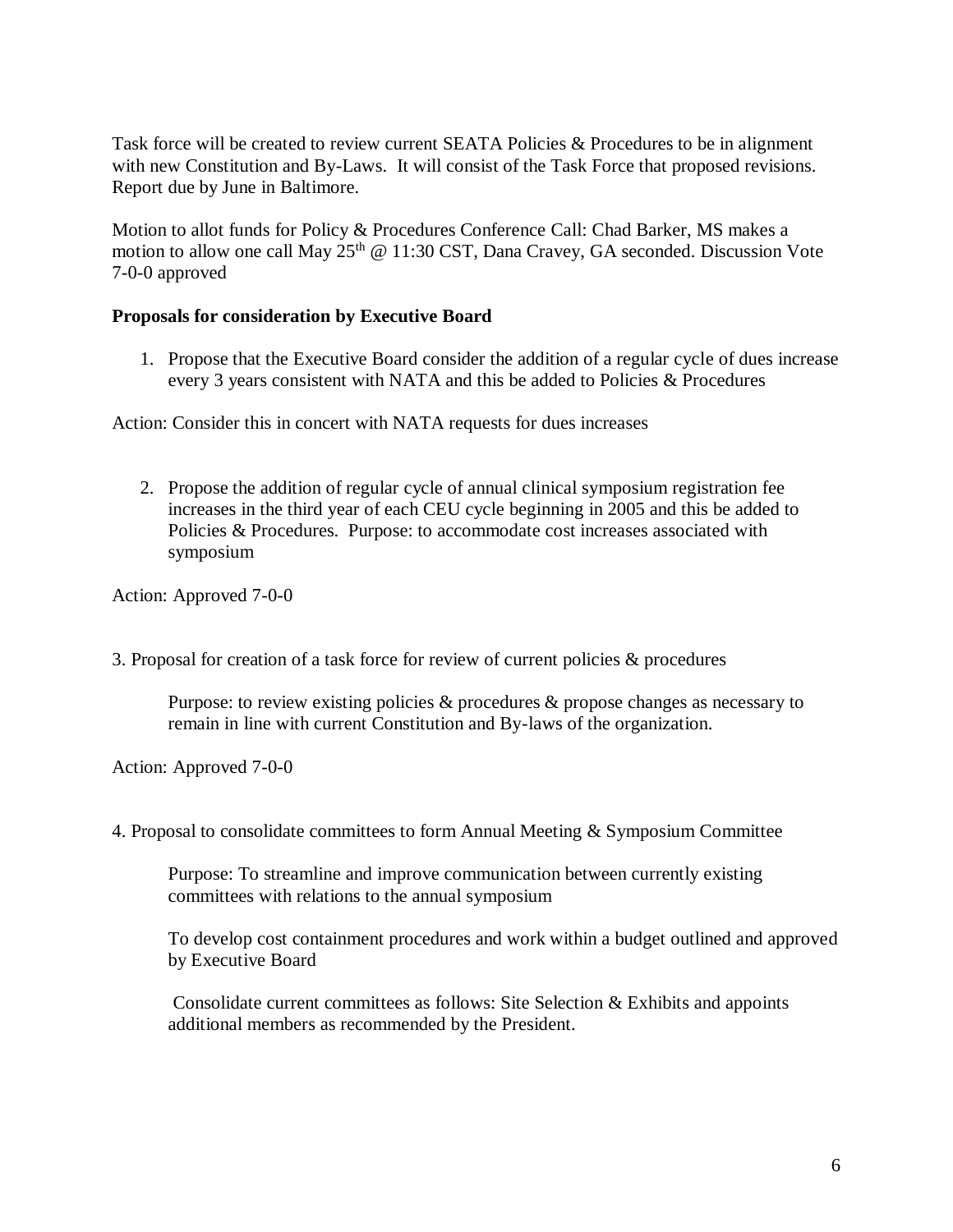Create new Clinical Symposium Committee to consist of chairs of committees: RT Floyd, Carl Mattacola, David Green, SEATA Officers, two other members appointed by the President.

Action: Approved 7-0-0

5. Proposal to realign our contract with DHS Software Solutions and look at other web hosting solutions and report recommendations to the board.

Action: Approved 7-0-0

6. Proposal to accept Signup 4 for assistance with our meeting registration and promotion.

Action: Continue study at this time and make future recommendations to the board

Discussion of the current meeting Hole Punch Procedure Jim Mackie will contact NATA regarding cards & scanners Continue review of possible solutions

## **Committee Reports**

### **Governmental Affairs**

Keith Webster: David Jones, Chair unable to attend Focus is on Federal level at this time Other items were previously shared with the Board in Directors report

### **College & University**

Bill McDonald Report submitted for review by the board

### **Education**

JC Anderson & Carl Mattacola

- Reports that meeting is of quality value for members
- 47 abstracts submitted, 17 rejected primarily for format problems 5 research grants submitted
- Recommends that grant increase from \$1,500 to \$2,000 with a one night stay offered along with registration
- Grant Winner is Cale Jacobs, University of Kentucky & will be presented by Eve Becker-Doyle, NATA Executive Director
- JC Anderson will be resigning from Committee following this meeting

Chris Gillespie thanked JC Anderson for his efforts with the Committee on behalf of the Executive Board